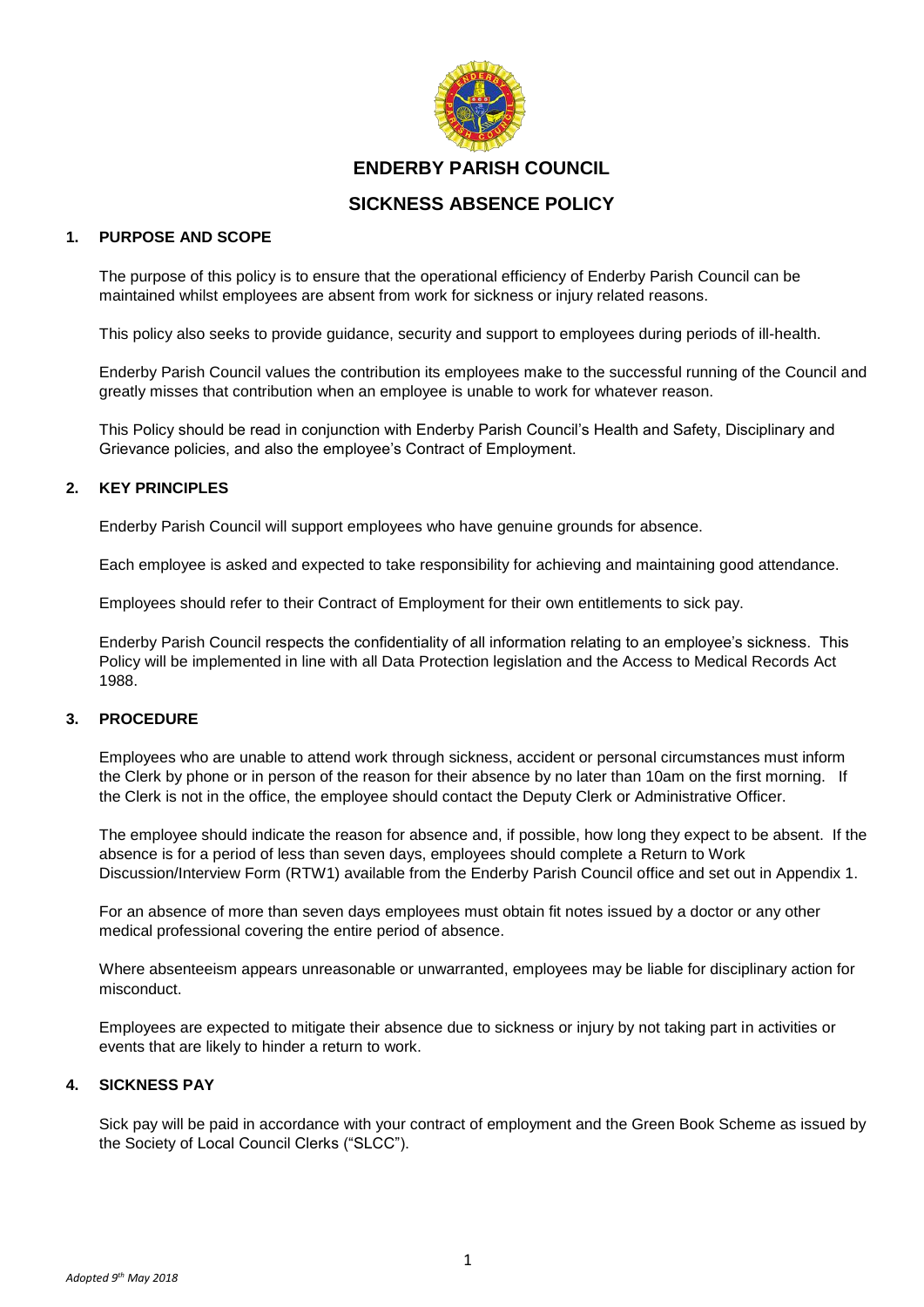### **5. POTENTIAL AMENDMENTS BEFORE RETURN TO WORK**

An employee's doctor might indicate on a fit note that the employee "may be fit for work". If this option is selected the doctor will also identify potential amendments that should be made, selecting from: -

- phased return to work;
- amended duties:
- altered hours;
- and workplace adaptations

If a fit note suggesting amendments for a return to work is received Enderby Parish Council will contact the employee and arrange for a meeting with the employee. At this meeting the suggested amendments will be discussed with the aim of facilitating the employee's return to work.

If the suggested amendments are not possible the employee will remain on sick leave. If the suggested amendments are possible the employee will return to work, but regular reviews will be carried out to ensure that the amendments are adequate.

It should be noted that any amendments are not to be viewed as a permanent change to the contract of employment.

#### **6. RETURN TO WORK**

Employees should expect a "return to work" meeting with the Clerk on their first day in the office after any period of absence, to ensure that the employee is fit to work, that all the support the employee needs is in place and to update the employee on developments and their workload.

Requests for temporary adjustments to the employee's working conditions will be considered by Enderby Parish Council and will be accommodated wherever possible and if Enderby Parish Council's circumstances permit subject to section 5 above.

If the employee is experiencing frequent periods of absence the Clerk will explore with the employee whether there is any underlying reason for the frequency of the absences and whether further support is necessary. Where no underlying reason is identified the Clerk will set up an informal meeting with the employee to discuss the problem. (See Appendix 1 – RTW1).

### **7. NECESSARY MEDICAL INFORMATION**

Enderby Parish Council may request a fit note issued by a doctor or other medical professional for frequent periods of absence of seven days or less or where there appears to be an unacceptable pattern of absence. In such circumstances Enderby Parish Council will reimburse the doctor's/medical professional's costs for providing the fit note.

Where an employee has frequent absences or there is a long-term absence Enderby Parish Council will need to gain as much information about the employee's medical condition as possible. In these circumstances Enderby Parish Council may request the employee's permission to contact their GP and ask for a medical report on the employee's condition. The employee may ask their GP to show them a copy of this report.

Enderby Parish Council may also request the employee to see an occupational health adviser to advise the employee and Enderby Parish Council on the best way to support the employee.

Enderby Parish Council reserves the right to require the employee to be examined by a practitioner of its choice in order to seek a medical opinion.

A refusal to grant permission for contact with a GP or to cooperate with an occupational health adviser will prevent Enderby Parish Council from gaining a proper understanding of the reason for the employee's absences.

The employee will need to be aware that as a result Enderby Parish Council will not be able to properly take into account any medical condition in any formal review under the Absence Management Policy.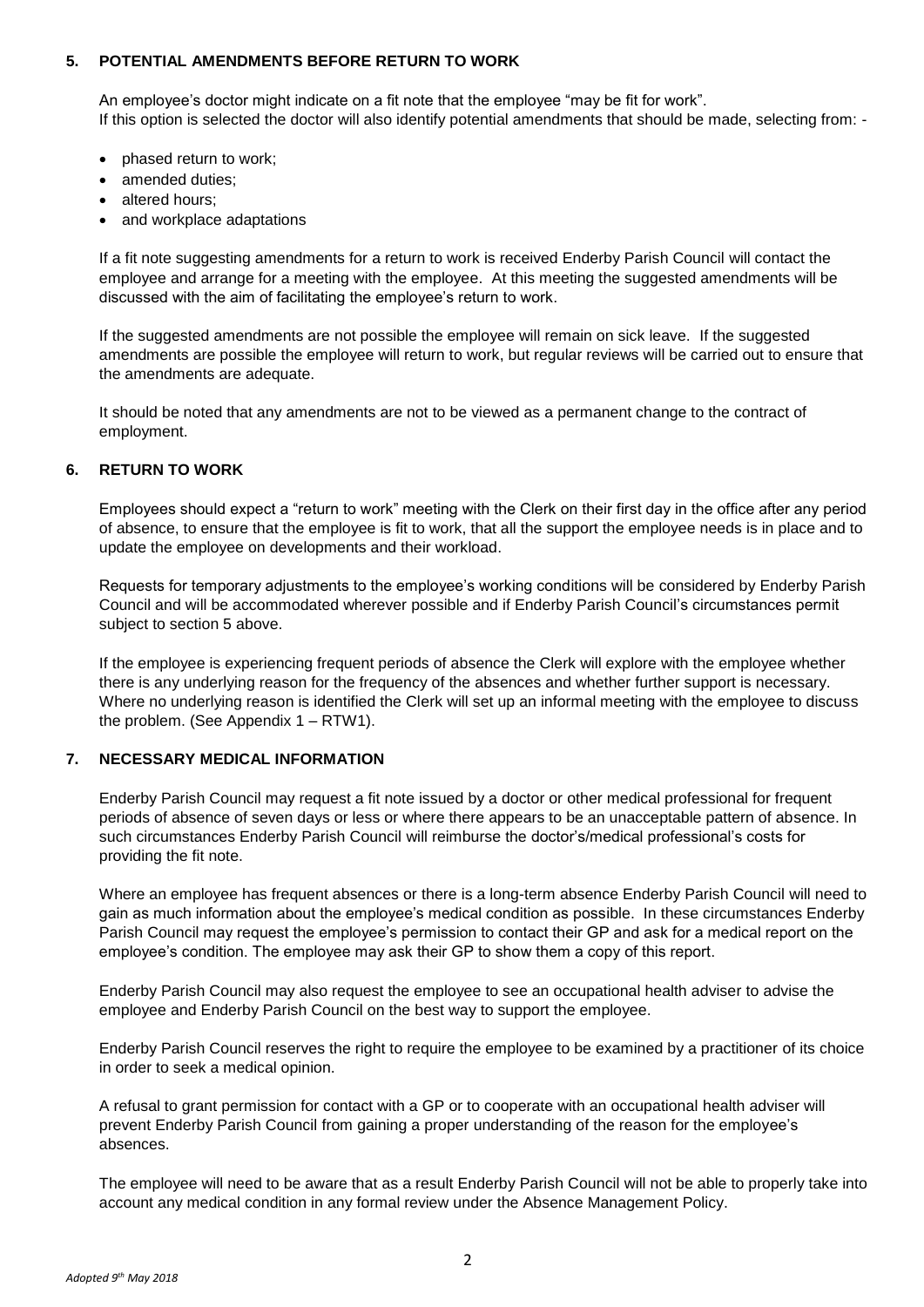### **8. DISABILITY AND CAPABILITY**

If the employee has a condition that means they might be considered disabled within the meaning of the Equality Act 2010, Enderby Parish Council will attempt to make reasonable adjustments to their job to accommodate their requirements. The employee will be fully consulted at all times.

### **9. RETURN OF COUNCIL'S EQUIPMENT**

If the employee is off sick for an extended period (e.g. one month or more) Enderby Parish Council may require them to return Parish Council equipment until they are well enough to return to work.

If the employee does not return to work following a period of sickness absence, the employee will be required to return all outstanding Parish Council equipment on the date of termination of their employment.

### **10. ABSENCE MANAGEMENT PROCEDURE**

In the event of the employee having frequent short term absences which are affecting their work or an employee having an extended ill health absence Enderby Parish Council will institute the appropriate absence management policy in consultation with the employee.

This procedure is non-contractual and does not form part of the terms and conditions of employment with Enderby Parish Council (Refer to APPENDIX 2).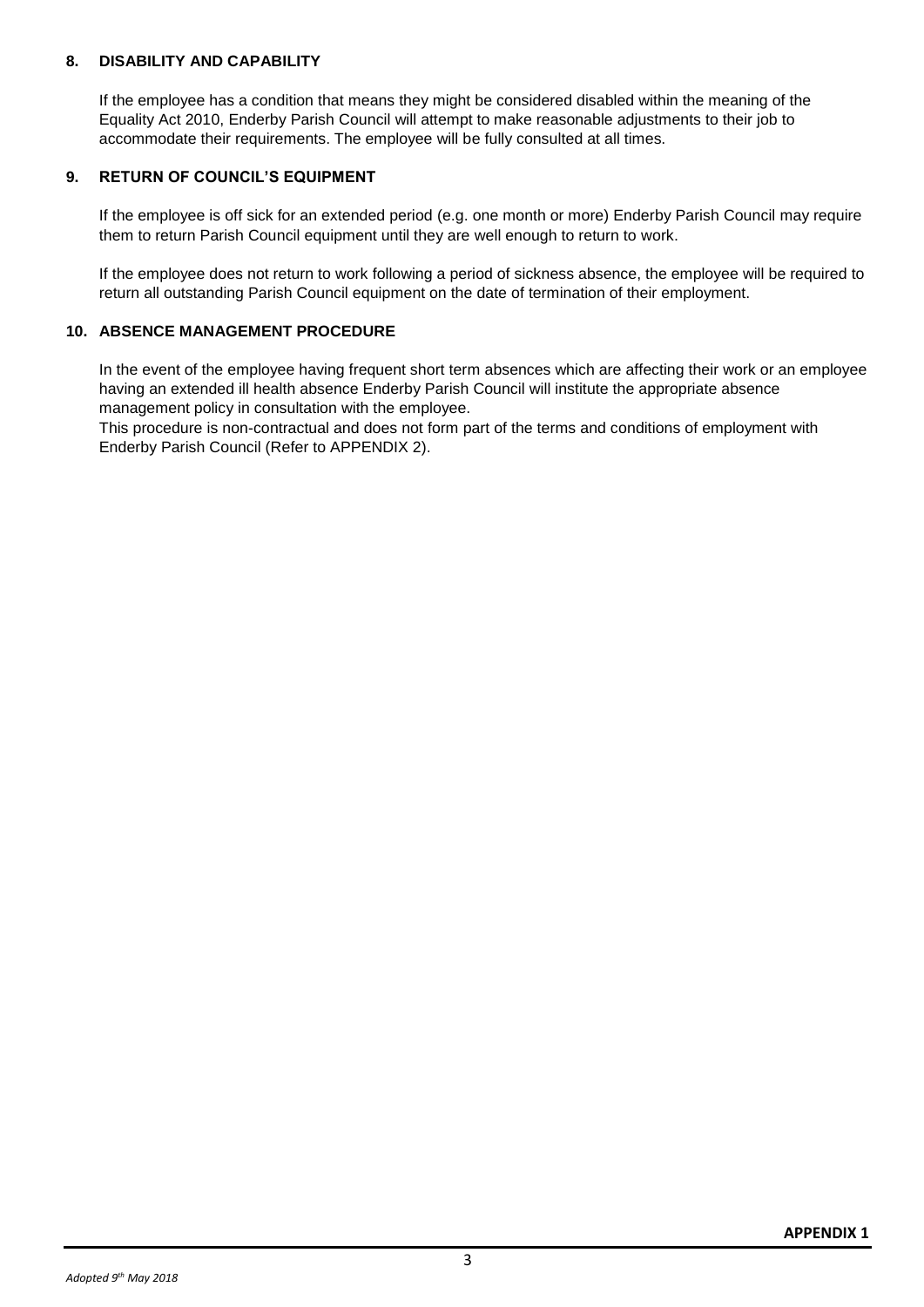# **RETURN TO WORK DISCUSSION/INTERVIEW FORM**

|                                                                                                                                                               | RTW1                                                                                                                                                         |  |
|---------------------------------------------------------------------------------------------------------------------------------------------------------------|--------------------------------------------------------------------------------------------------------------------------------------------------------------|--|
| If sickness absence has been longer than 7 continuous calendar days employees must provide a medical<br>certificate(s) (known as the fit note) to cover them. |                                                                                                                                                              |  |
|                                                                                                                                                               |                                                                                                                                                              |  |
|                                                                                                                                                               |                                                                                                                                                              |  |
|                                                                                                                                                               | <b>SECTION ONE: ABSENCE DETAILS</b>                                                                                                                          |  |
|                                                                                                                                                               | 1. Date of return to work:                                                                                                                                   |  |
|                                                                                                                                                               | 2. Dates of absence: From:<br>Hours lost:<br>To:                                                                                                             |  |
|                                                                                                                                                               | 3. Did the employee follow correct absence reporting procedures: Yes/No                                                                                      |  |
|                                                                                                                                                               | 4. Self-Certification/Doctor's Note received: YES/NO (If No, Why?)<br>Completed self certification forms and doctor's notes should be forwarded to the Clerk |  |
|                                                                                                                                                               | 5. Reason for Absence:                                                                                                                                       |  |
| 6.                                                                                                                                                            | Is the employee fit to resume normal duties: YES/NO                                                                                                          |  |

### **SECTION TWO: RETURN TO WORK INTERVIEW**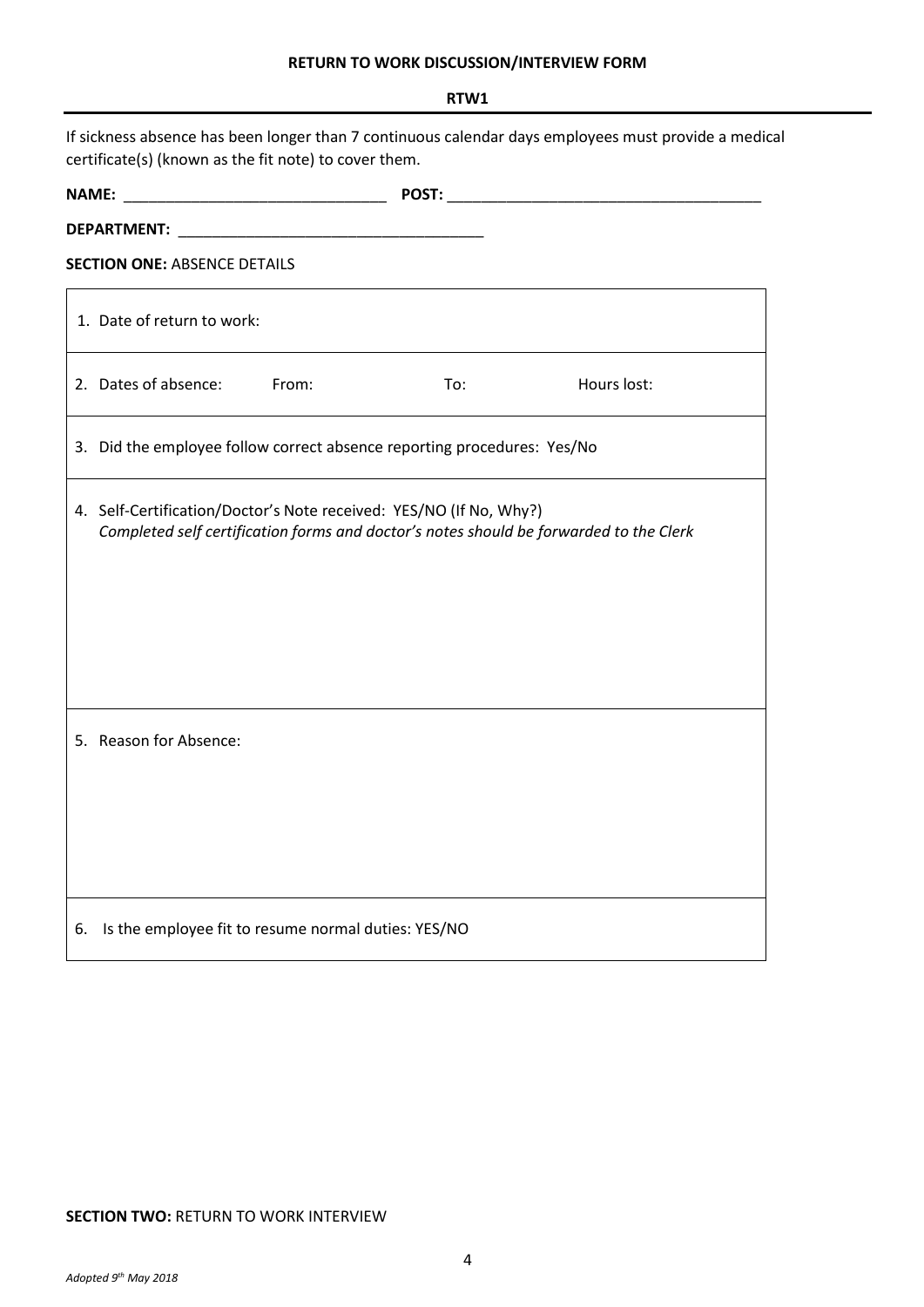| Date of Interview:                                                                                                                                                    |
|-----------------------------------------------------------------------------------------------------------------------------------------------------------------------|
| TOTAL ABSENCE OVER LAST 12 MONTHS: (Including this period of absence)                                                                                                 |
| No. of occasions:<br>Total days (or hours for part-time staff) lost:                                                                                                  |
| Currently under absence monitoring? YES /NO                                                                                                                           |
| Issues to address and employee response:                                                                                                                              |
| How are you now and are you able to carry out normal hours and duties?<br>٠                                                                                           |
| What was the possible cause of your sickness absence and what action have you<br>taken to avoid any future occurrence (work/accident or personal)?                    |
| Did you consult a Doctor or other medical practitioner?                                                                                                               |
| Are you on any medication which may affect your performance?                                                                                                          |
| Do you feel that there is anything we can do to support you?<br>٠                                                                                                     |
| Do you consider your illness to be work-related? If the answer is yes in what way is<br>it work related? If so an incident or hazard report form should be completed. |
| If you feel it is work related did you complete an accident, incident or hazardous<br>report form?                                                                    |
| Update on work during period of absence, e.g. announcements etc:                                                                                                      |
| <b>SECTION THREE: NEXT STEPS</b>                                                                                                                                      |
| Summary of action points (if applicable) agreed and any other comments:                                                                                               |
| Review date for agreed actions                                                                                                                                        |
| Employee signature:<br>Date:                                                                                                                                          |

**APPENDIX 2**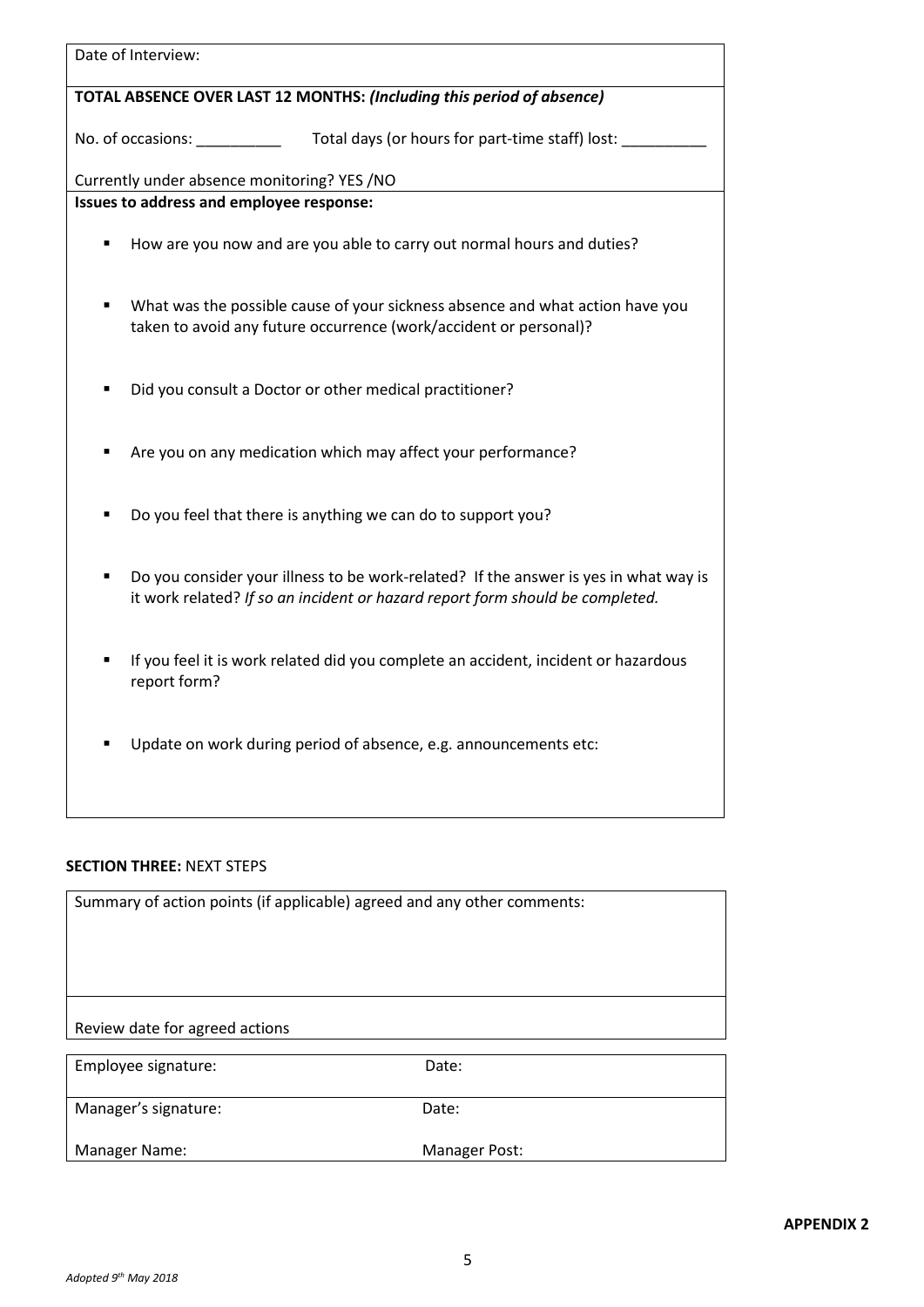### **ABSENCE MANAGEMENT PROCEDURE FOR FREQUENT SHORT-TERM ABSENCES**

### **Informal Meeting**

If an employee suffers frequent short term absences Enderby Parish Council will organise an informal meeting to establish if there is any underlying reason for the absences and whether the employee requires any support from Enderby Parish Council to improve their attendance record. The meeting will set a date for a future review of the employee's absence record to review the improvement in the attendance record. If no improvement has been achieved this will trigger the first stage of the formal absence procedure.

### **First Formal Meeting**

If no improvement is achieved by the agreed review date then Enderby Parish Council will write to the employee specifying its concerns with the level of absence and inviting the employee to a first formal absence review meeting. The employee has the right to be accompanied at the meeting by a work colleague or a union representative.

At the meeting there will be formal consultation with the employee about the attendance record and whether medical information should be sought to establish whether there is an underlying health condition. If following any medical enquiries no underlying reason for the absences is established LPC will write to the employee setting out the improvement in the absence that is required. LPC will also set a date for a second formal meeting to evaluate the improvement and write to the employee inviting them to attend the second formal meeting.

### **Second Formal Meeting**

The employee has the right to be accompanied at the Second Formal Meeting by a work colleague or a union representative. The employee's attendance will be reviewed at the meeting and if attendance has improved no further action will be taken although attendance will continue to be monitored.

If attendance has not improved and no underlying reason for the absence is established then a further absence review date will be set for improvement in the standard of attendance. The employee will be formally warned that if no improvement in attendance is achieved by the review date then consideration will be given to triggering the final stage of the formal disciplinary process which may result in dismissal.

# **Third Formal Meeting / Disciplinary Meeting**

If no improvement in attendance is achieved by the date off the Third Formal Meeting, a disciplinary hearing will be convened to establish whether the employee should be dismissed. (Refer to disciplinary procedures).

### **Right of Appeal**

At each stage in the formal procedure Enderby Parish Council will write to the employee setting out the outcome of the meeting and the reasons for any decisions. The employee has a right to appeal against any of the decisions reached at any of the formal meetings including any final decision to dismiss.

If the employee wishes to appeal they should write to the Clerk stating the grounds on which they wish to appeal within five working days of the employee's receipt of the letter. The appeal will be heard in accordance with Enderby Parish Council's disciplinary appeals procedure.

### **ABSENCE MANAGEMENT PROCEDURE FOR LONG TERM ABSENCES**